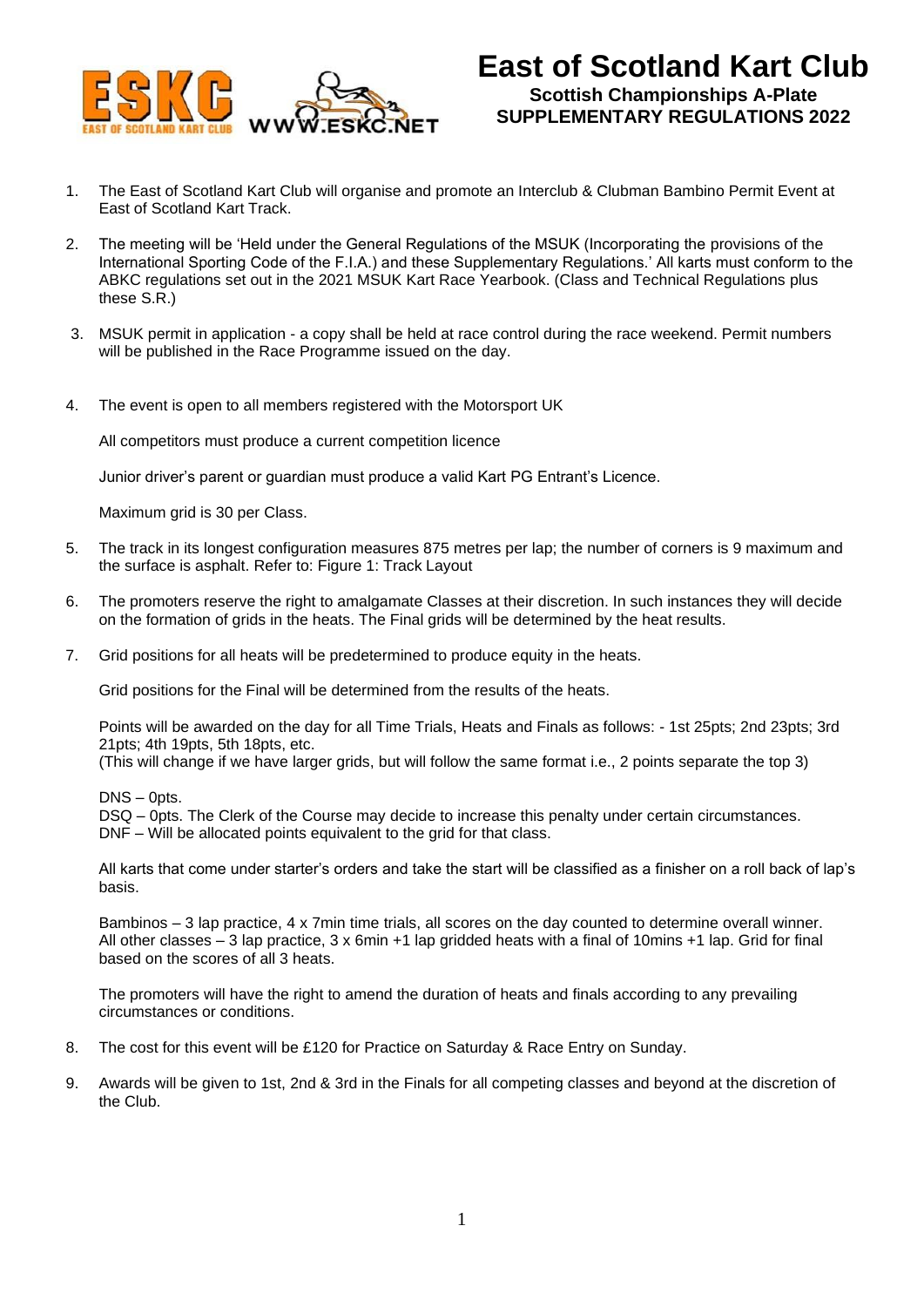

## **East of Scotland Kart Club Scottish Championships A-Plate**

**SUPPLEMENTARY REGULATIONS 2022**

'Best Novice' awards will be given to the 'Novice' in each class who has achieved the best performance over the weekend.

10. Entries will close 3 days prior to the meeting - 9pm.

The maximum entry for the event will be 250 and the minimum will be 30.

In the event of the meeting being oversubscribed, acceptance will be given to the first 250 legitimate entries.

Should a meeting be cancelled, due to circumstances out with the club's control, entries fees will be refunded less an administration fee. Should a meeting be abandoned after practice or during the heats/finals due to circumstances out with the Clubs control – no refunds will be given.

All entries must be submitted via the Alpha Timing system. The link to the Alpha Timing Online entry form can be found via the ESKC webpage under the "Racing Tab". No refund after closing date.

- 11. The Clerk of the Course, Scrutineers and Stewards will be appointed prior to the race meeting.
- 12. Any protest must be lodged in accordance with section C MSUK British Motor Sports Yearbook 2021
- 13. The provisional programme of the meeting is as follows: -

Any competitors who do not complete official practice may only race at the discretion of the Clerk of the Course.

**Sunday** 3 lap Official Practice Heats 1-3 Finals (4 x Time Trial for Bambino class)

Times are subject to change by the organisers according to any prevailing circumstances or conditions.

14. All competitors are required to complete the online Scrutineering Document and Signing-On, via the Alpha Timing system. It is the responsibility of the driver to ensure that the details recorded within / on this document are wholly accurate.

Tyre Barcode numbers; where available; must be recorded on the Scrutineering document. Engine Serial number and Seal Tags where available; must be recorded on the Scrutineering document.

- 15. Secondary exhaust mufflers, Fuel, Water and Oil catch tanks must be fitted where applicable.
- 16. The competitor and one mechanic only will be allowed into the scrutineering and parc ferme areas.
- 17. Each competitor will be allowed only one set of slick tyres for the event. These may be marked by the Scrutineers at any time during the meeting.

If any tyre is damaged during the meeting the chief scrutineer may allow a replacement at his discretion, on the grounds of safety and whilst under Parc Ferme conditions only.

Wet tyres & Practice tyres are classed as open.

18. The scrutineers may make fuel tests. Any driver suspected of having ineligible fuel after these tests will be obliged to pay a fee for an MSUK approved fuel test. The race results in which the named driver participated in will be declared as provisional.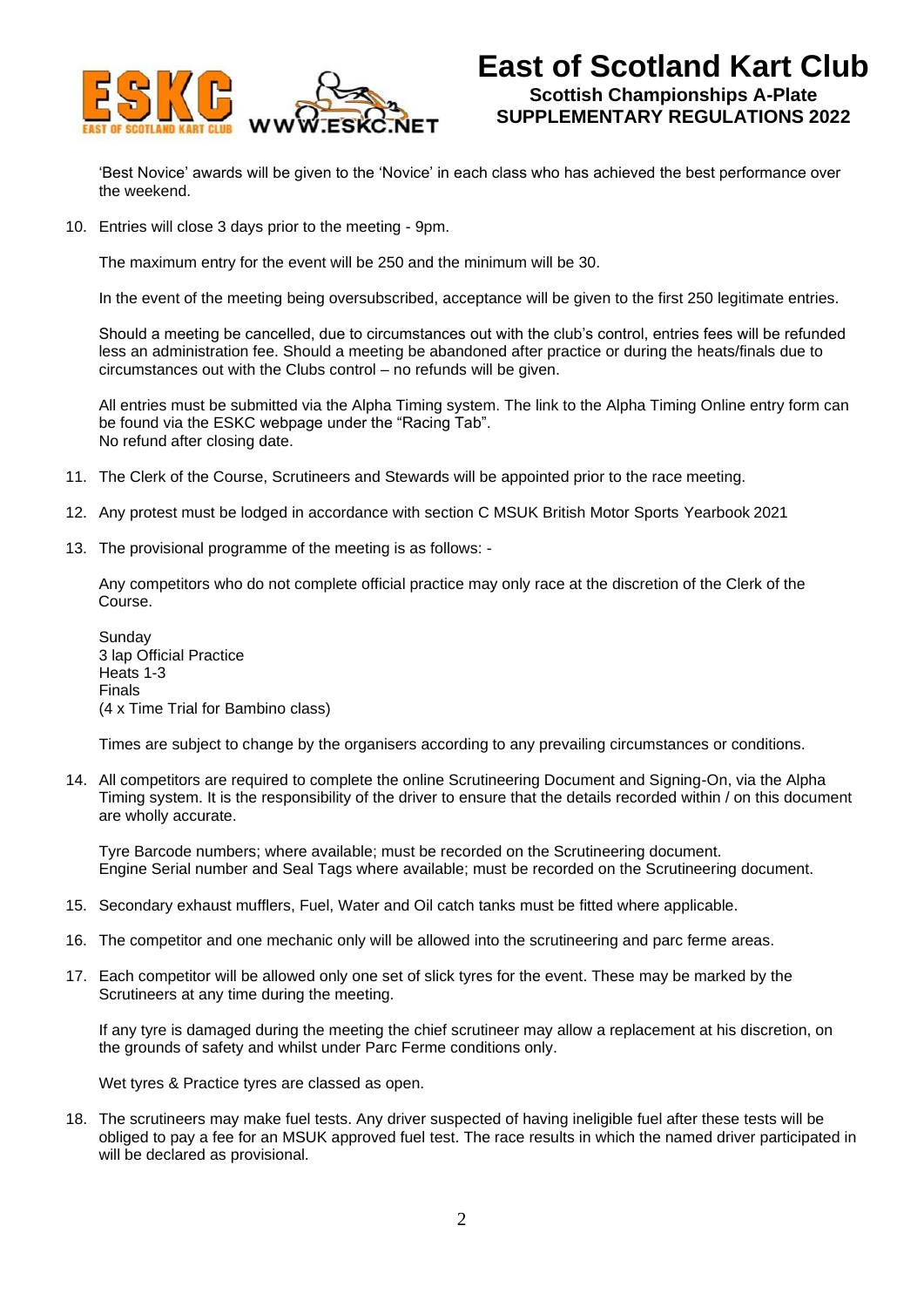

### **East of Scotland Kart Club Scottish Championships A-Plate SUPPLEMENTARY REGULATIONS 2022**

Following such approved MSUK test where the fuel is found to be ineligible, the driver will be excluded from the results and his / her conduct may be reported to the MSUK for consideration by a disciplinary tribunal. MSA regulation D34.1 and Kart Race Yearbook 2022, App4, section B, reg. B.1.1 applies.

- 19. The scrutineers may make tyre tests. Tests may be carried out by a portable detector to identify the presence of illegal chemical substances applied to the tyres, in contravention of MSUK regulation U16.9.6 as per Kart Race Yearbook 2022.
- 20. The scales and check weights provided for competitors are deemed correct on the day.
- 21. Karts must be identified using four number plates as per 'Blue Book' Regulation U17.25-28.

Drivers may only use their ABKC 'Seeded' or ASKC registered number for the class entered.

- 22. Should television coverage be at the event, competitors will be advised of any advertising restrictions.
- 23. Drivers who are not in the correct position on the dummy grid and ready to commence racing when instructed will start at the rear of the grid.

Grids shall be closed at 2 minutes to go of the preceding race.

When directed by the Starter / Clerk of Course, the track entrance will be opened. When further directed, the entrance will be closed, and no further karts will be permitted to join the track.

Weaving whilst on formation laps for any purpose, including warming tyres is prohibited and may be penalised.

- 24. If a competitor does not complete any lap in the correct manner, i.e., missed track sections, the Clerk of the Course will decide if an unfair advantage has been gained. If it is deemed that an advantage has been gained, then a penalty will be applied.
- 25. Results c/w penalties will be published online, following updates from CoC, MSUK Steward & Scrutineering. This will be published on Mylaps, link will be shared on ESKC Facebook page
- 26. Suitable Transponders must be always used. Anyone without a transponder may not be included in the results. Compatible transponders are: AMB/Flex/X2/TR2. Hire transponder must be booked via the Alpha Live system
- 27. Kart engines may only be run in the dedicated area as per U12.7. This does not include the pit area.
- 28. Any competitor contravening these regulations will be reported to the Clerk of the Course who has the option to exclude the driver from the meeting.
- 29. All Generators must be switched off between 23.00pm to 07.00hrs.
- 30. It is strictly forbidden for anyone who does not hold a valid RTA Driving Licence to drive a motor vehicle in the pit area or on the surrounding area.
- 31. No Pit Bikes, Pushbikes, Footballs, Motorised toys or similar are allowed in the pits, or on the circuit. All drivers remember you are responsible for all persons connected with you.
- 32. An Official Photographer may be present at the circuit. Anyone not wanting their photograph taken must inform the Secretary of the meeting at signing-on.
- 33. Competitors may fit cameras to their karts. They must not under any circumstances fit them to their helmets. The cameras may be either rear or forward facing and must comply with U19 of the MSUK Competitors' and Officials' Yearbook. Any footage produced by a camera is for the owner's private use only. Should the committee of the East of Scotland Kart Club feel that any published material brings either the club or the sport